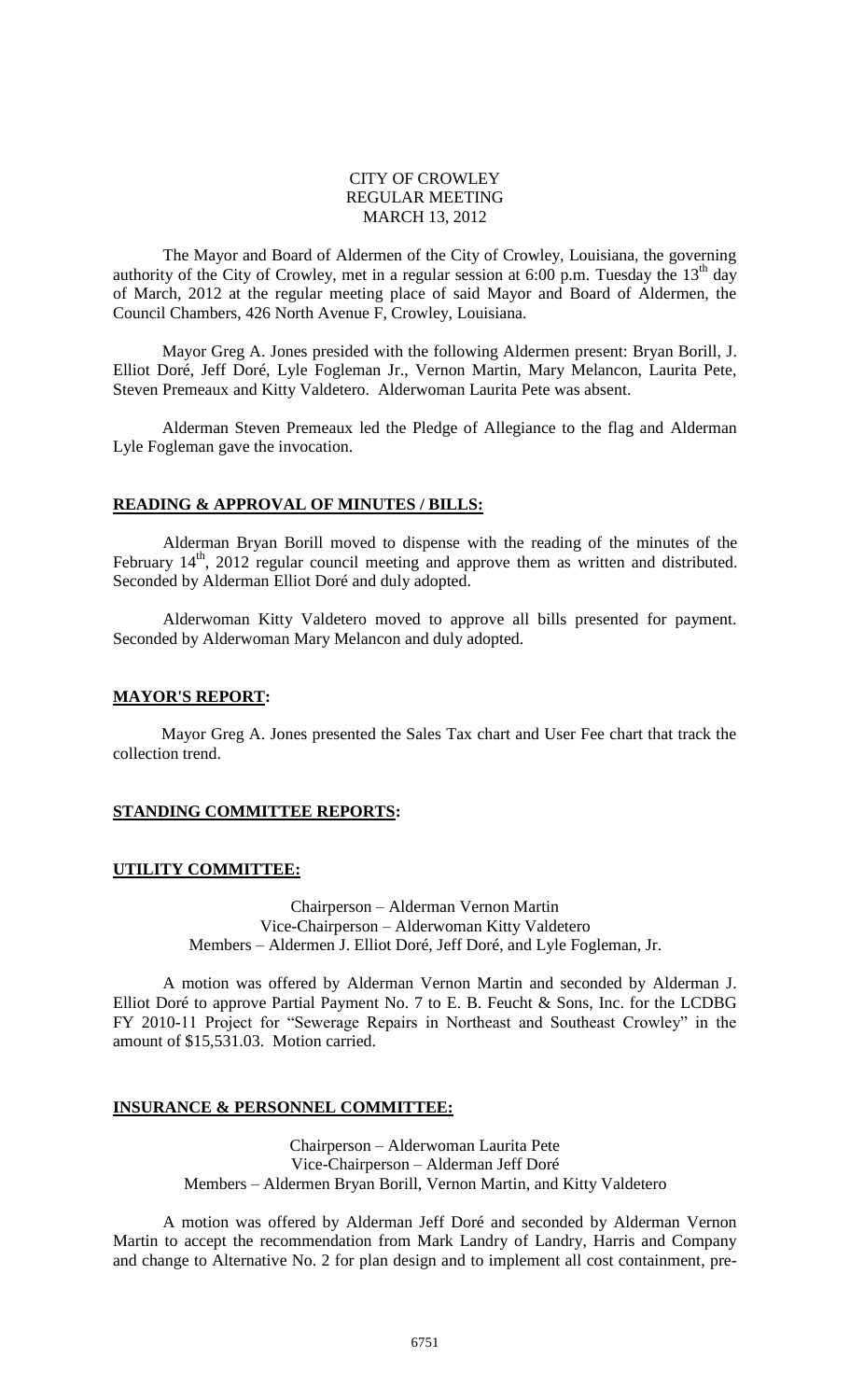authorization and specialty management programs as recommended by Caremark for the medical and prescription plan of city employees, effective May 1, 2012. Motion carried.

### **RECREATION COMMITTEE:**

Chairperson – Alderman Steven Premeaux Vice-Chairperson – Alderman J. Elliot Doré Members – Aldermen Lyle Fogleman, Jr., Mary Melancon and Laurita Pete

A motion was offered by Alderman Steven Premeaux and seconded by Alderman J. Elliot Doré to approve Partial Payment No. 2 to Trans Texas Tennis, Ltd. for the Glady Trahan Tennis Center in the amount of \$57,489.30. Motion carried.

A motion was offered by Alderman Steven Premeaux and seconded by Alderman Vernon Martin to approve Change Order No. 2 to the Construction Contract with Trans Texas Tennis, Ltd for the Glady Trahan Tennis Centre, to increase contract time from 90 days to 144 days. Motion carried.

#### **RESOLUTIONS:**

The following resolution was offered by Alderwoman Mary Melancon, duly seconded by Alderman Lyle Fogleman, and adopted.

> A RESOLUTION APPROVING THE PLANS AND SPECIFICATIONS AND AUTHORIZING THE ADVERTISEMENT FOR BIDS AND DESIGNATING THE TIME AND PLACE THAT THE BIDS WILL BE RECEIVED FOR THE "E. CEDAR ST. AT E. ANDRUS ST. STREET RECONSTRUCTION" PROJECT.

BE IT RESOLVED by the Mayor and Board of Aldermen of the City of Crowley that the Plans and Specifications for the "E. CEDAR ST. AT E. ANDRUS ST. STREET RECONSTRUCTION" Project prepared by Mader Engineering are hereby approved and;

BE IT FURTHER RESOLVED that the Advertisement For Bids for said Project is hereby authorized, that bids will be received at 10:00 a.m. on April  $10^{th}$ , 2012 at Crowley City Hall, located at 425 N. Parkerson Avenue, Crowley, LA 70527, at which time the bids will be publicly opened and read aloud, and that said date, time, and location may be amended as long as changes are processed in accordance with the Public Bid Law.

ADOPTED: March 13, 2012

\_\_\_\_\_\_\_\_\_\_\_\_\_\_\_\_\_\_\_\_\_\_\_\_\_\_\_\_\_\_\_\_\_\_

GREG A. JONES, MAYOR

\_\_\_\_\_\_\_\_\_\_\_\_\_\_\_\_\_\_\_\_\_\_\_\_\_\_\_\_\_\_\_\_\_\_

ATTEST:

JUDY L. ISTRE, CLERK

The following resolution was offered by Alderman Lyle Fogleman, duly seconded by Alderwoman Mary Melancon, and adopted.

> A RESOLUTION OF THE MAYOR AND BOARD OF ALDERMEN OF THE CITY OF CROWLEY, ACADIA PARISH, LOUISIANA, ORDERING AND ISSUING A RULE TO SHOW CAUSE FOR CONDEMNATION OF PROPERTY.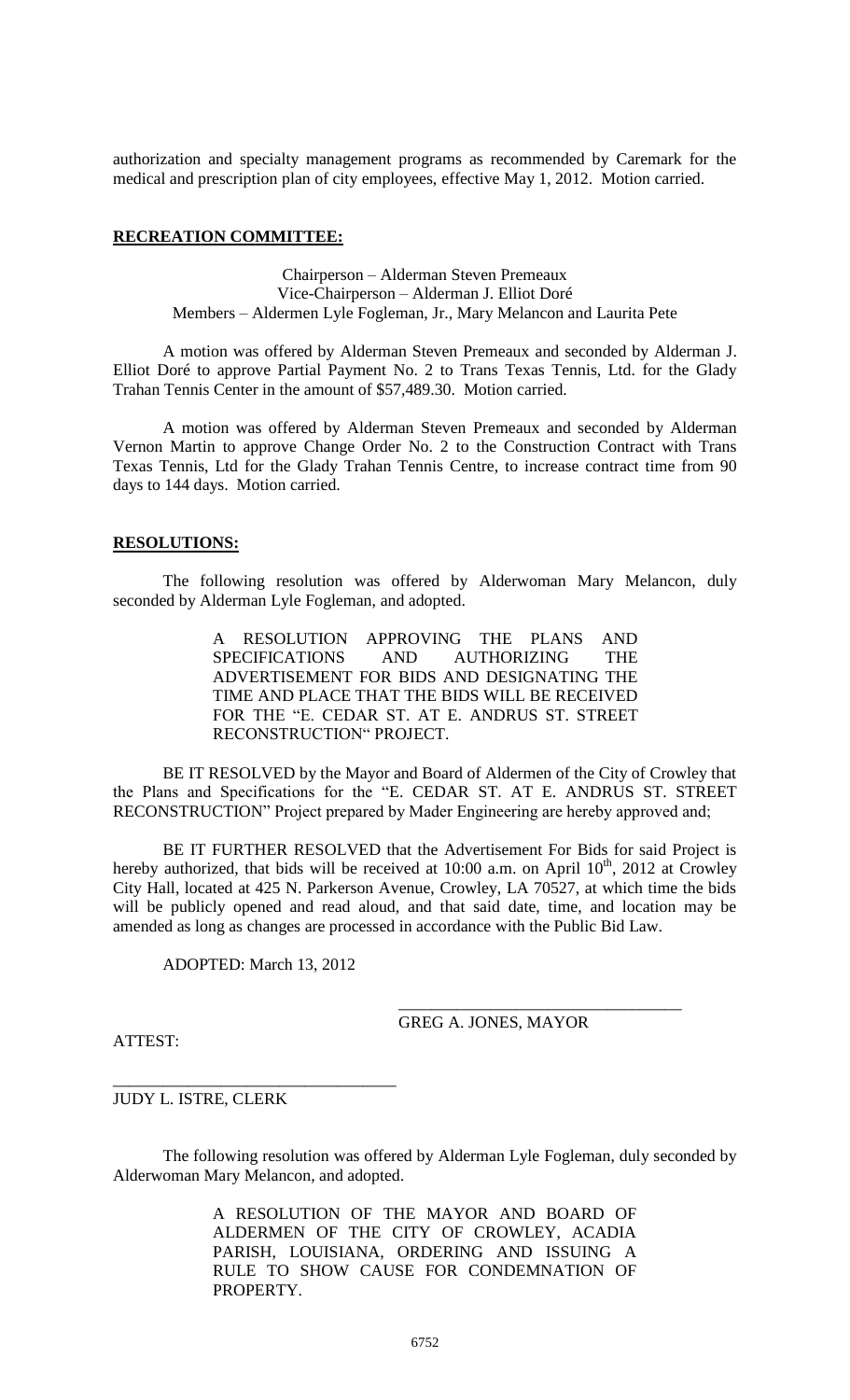WHEREAS, the City Inspector has notified the Mayor and Board of Aldermen of a violation(s) of the Building and Safety Codes of the City of Crowley; and

WHEREAS, Notice of Violations has been issued to the property owner, Lee V. Blount Estate et al c/o David Bernard Sr, by the City Inspector's office for repairs and/or demolition to be made of the improvements situated on Lot 3 and the North 50' of Lot 9 of Block 58 of the West Crowley Subdivision of the City of Crowley, having a municipal address of 414 North Avenue A, Crowley, Louisiana, and was received by the property owner via Certified Mail Return Receipt Requested on the  $17<sup>th</sup>$  day of November, 2011; and

WHEREAS, no action has been taken and the City Inspector has requested a public hearing for the condemnation of the said property;

NOW THEREFORE BE IT RESOLVED by the Mayor and Board of Aldermen of the City of Crowley, Acadia Parish, Louisiana, in regular session duly convened that the Notice of Rule to Show Cause should be issued to Lee V. Blount Estate et al c/o David Bernard Sr for a public hearing to be held by the Mayor and Board of Aldermen on the  $10<sup>th</sup>$ day of April, 2012, in regular session at 6:00 o'clock p.m. and that said notice be properly recorded and served upon the property owner pursuant to law;

THUS DONE AND ADOPTED in regular session duly convened on the  $13<sup>th</sup>$  day of March, 2012 at Crowley, Acadia Parish, Louisiana at which a quorum was present and acting throughout.

GREG A. JONES, MAYOR

\_\_\_\_\_\_\_\_\_\_\_\_\_\_\_\_\_\_\_\_\_\_\_\_\_\_\_\_\_\_\_\_\_\_

ATTEST:

JUDY L. ISTRE, CLERK

\_\_\_\_\_\_\_\_\_\_\_\_\_\_\_\_\_\_\_\_\_\_\_\_\_\_\_\_\_\_\_\_\_\_

The following resolution was offered by Alderman Lyle Fogleman, duly seconded by Alderwoman Kitty Valdetero, and adopted.

> A RESOLUTION OF THE MAYOR AND BOARD OF ALDERMEN OF THE CITY OF CROWLEY, ACADIA PARISH, LOUISIANA, ORDERING AND ISSUING A RULE TO SHOW CAUSE FOR CONDEMNATION OF PROPERTY.

WHEREAS, the City Inspector has notified the Mayor and Board of Aldermen of a violation(s) of the Building and Safety Codes of the City of Crowley; and

WHEREAS, Notice of Violations has been issued to the property owner, Louise Jolivette Estate, by the City Inspector's office for repairs and/or demolition to be made of the improvements situated on Lot 14 of Block 27 of the West Crowley Subdivision of the City of Crowley, having a municipal address of 617 West  $2<sup>nd</sup>$  Street, Crowley, Louisiana, and was mailed to the property owner via Certified Mail Return Receipt Requested but was returned to the City Inspector marked "Return to Sender; Vacant; Unable to Forward"; and

WHEREAS, no action has been taken and the City Inspector has requested a public hearing for the condemnation of the said property;

NOW THEREFORE BE IT RESOLVED by the Mayor and Board of Aldermen of the City of Crowley, Acadia Parish, Louisiana, in regular session duly convened that the Notice of Rule to Show Cause should be issued to Louise Jolivette Estate for a public hearing to be held by the Mayor and Board of Aldermen on the  $10<sup>th</sup>$  day of April, 2012, in regular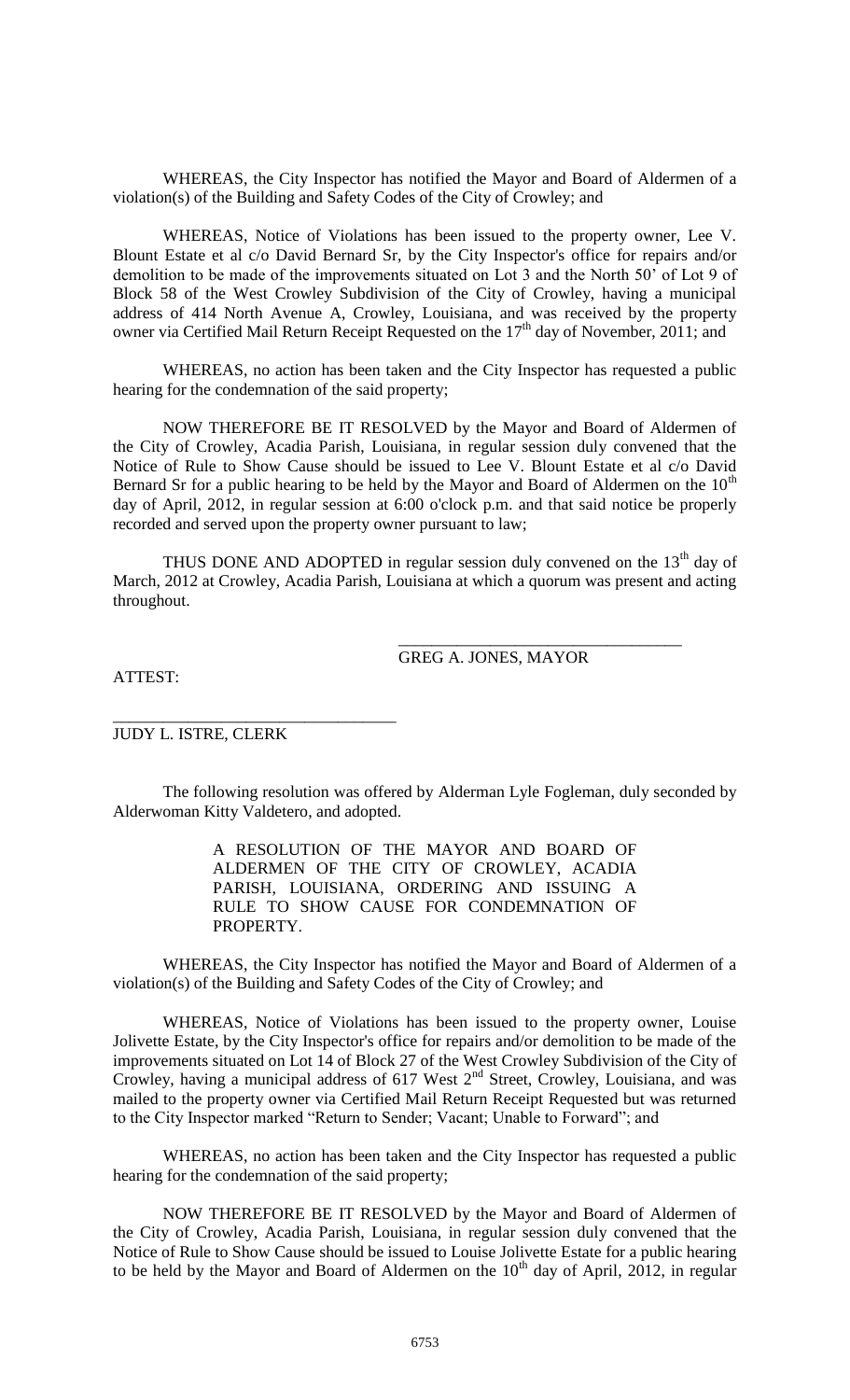session at 6:00 o'clock p.m. and that said notice be properly recorded and served upon the property owner pursuant to law;

THUS DONE AND ADOPTED in regular session duly convened on the  $13<sup>th</sup>$  day of March, 2012 at Crowley, Acadia Parish, Louisiana at which a quorum was present and acting throughout.

GREG A. JONES, MAYOR

\_\_\_\_\_\_\_\_\_\_\_\_\_\_\_\_\_\_\_\_\_\_\_\_\_\_\_\_\_\_\_\_\_\_

ATTEST:

JUDY L. ISTRE, CLERK

\_\_\_\_\_\_\_\_\_\_\_\_\_\_\_\_\_\_\_\_\_\_\_\_\_\_\_\_\_\_\_\_\_\_

The following resolution was offered by Alderman J. Elliot Doré, duly seconded by Alderman Vernon Martin, and adopted.

RESOLUTION OF THE BOARD OF ALDERMEN OF THE CITY OF CROWLEY, ACADIA PARISH, LOUISIANA, DECLARING AN EMERGENCY AND ORDERING AND CALLING A SPECIAL ELECTION TO BE HELD IN THE CITY OF CROWLEY, STATE OF LOUISIANA ON THE 19<sup>TH</sup> DAY OF MAY, 2012, TO AUTHORIZE THE LEVY OF A SPECIAL TAX THEREIN AND THE ADOPTION OF AN ORDINANCE TO PROVIDE FOR A SPECIAL TAX OF ONE-HALF OF ONE PERCENT (1/2 OF 1%) ON SALES AND USE AS DEFINED BY LAW FOR A PERIOD OF FIFTEEN (15) YEARS EFFECTIVE JULY 1, 2012, THE PROCEEDS OF WHICH SHALL BE DEDICATED AND USED FOR THE PURPOSE OF ACQUIRING, CONSTRUCTING, MAINTAINING AND IMPROVING INFRASTRUCTURE AND CAPITAL IMPROVEMENTS WITHIN THE CITY; FURTHER AUTHORIZING THE USE OF THE PROCEEDS OF THE TAX TO BE FUNDED INTO BONDS FROM TIME TO TIME FOR ANY OF THE AFORESAID PURPOSES AND PROVIDE FOR MAKING APPLICATION TO THE BOND COMMISSION FOR APPROVAL OF THE DECLARATION OF EMERGENCY, THE CALLING OF THE ELECTION AND THE PROPOSITON AND PROVIDING FOR ALL OTHER MATTERS IN CONNECTION THEREWITH

WHEREAS, the City of Crowley presently levies a One-Half of One Percent (1/2 of 1%) Sales and Use Tax which will expire on the 31<sup>st</sup> day of March, 2012; and

WHEREAS, a special election to rededicate and continue the said tax was held in the City of Crowley on the  $22<sup>nd</sup>$  of October, 2011 however the majority of voters voted against the said proposition; and

WHEREAS, under the provisions of Article VI Section 30(B) of the Louisiana Constitution of 1974, same tax proposition(s) or new tax proposition(s) cannot be submitted to the electorate more than once within a six-month period except in the case of an emergency as determined by the governing authority of the political subdivision; and

WHEREAS, under the provisions of the constitution and laws of the State of Louisiana, the dates on which proposition elections are authorized to be scheduled for the year 2012 include the  $21<sup>st</sup>$  day of April, 2012, which is less than six (6) months after the election held on October 22, 2011, and the next available date on November 6, 2012; and

WHEREAS, the One-Half of One Percent (1/2 of 1%) Sales and Use Tax will expire more than eight (8) months prior to the November 6, 2012 election resulting in a substantial loss of revenue to the governing authority and causing a drastic impact to the Fiscal Year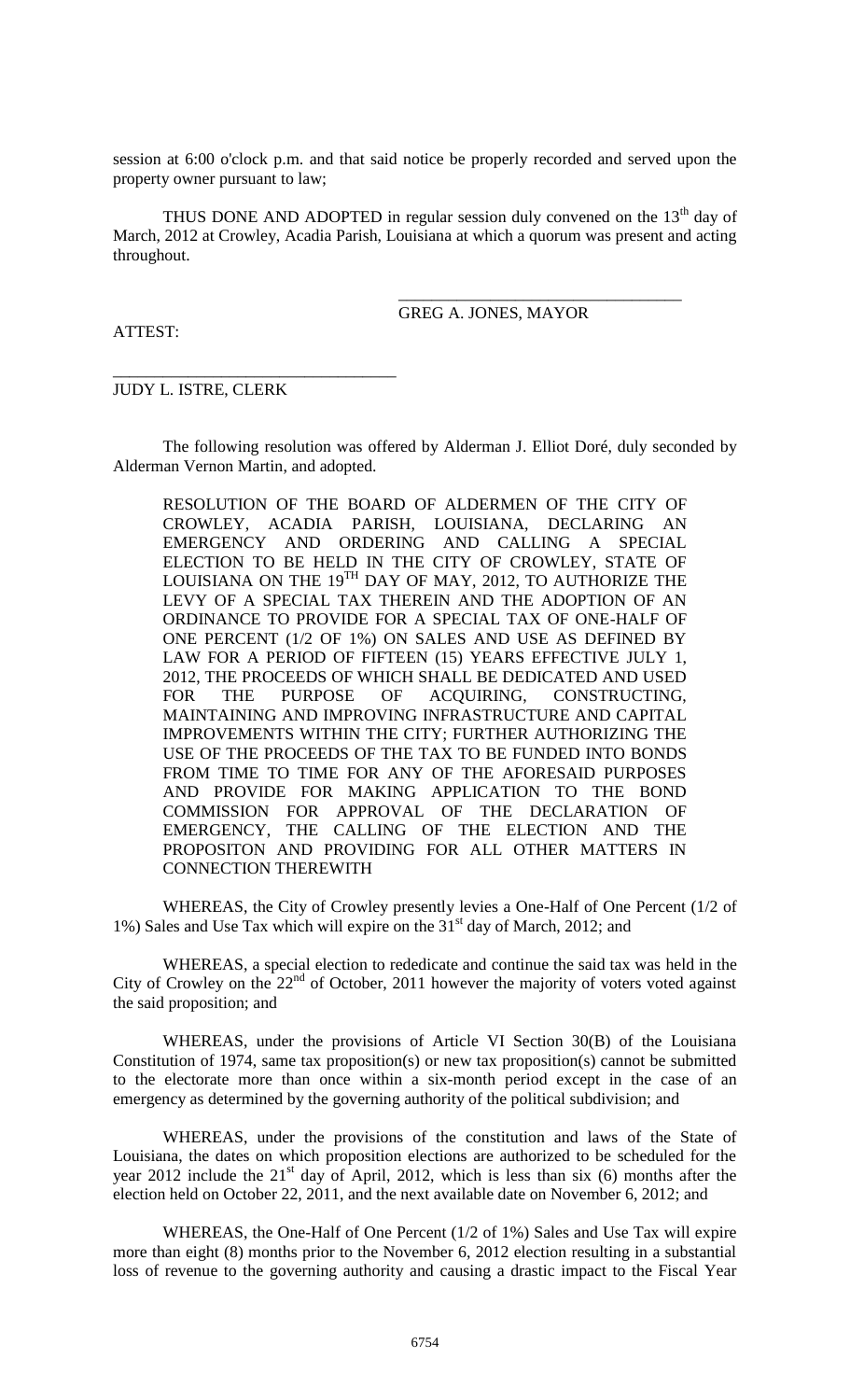2012 Budget of the City of Crowley which commences on the  $1<sup>st</sup>$  day of September, 2012; and

WHEREAS, the effects of the drastic loss of revenue to the Fiscal Year 2012 Budget will require substantial cuts and reductions to all departments in order to shift available undedicated sources of revenue to maintain essential infrastructure, employees and services and will prohibit all necessary capital improvements and capital acquisitions and eliminate current services; and

WHEREAS, it is necessary that the governing authority declare that an emergency exists in accordance with the provisions Article VI, Section 30(B) of the Louisiana Constitution of 1974 in order to resubmit the same or a similar proposition to the electors; and

WHEREAS, under the provisions of Louisiana Revised Statute 18:402(F)(7), a Special Emergency Election cannot be held on the same date of a regularly scheduled election is specified under the provisions of said statute therefore it is necessary that a special emergency date be fixed for the said Special Election to submit the proposition to the voters; and

WHEREAS, under the provisions of Louisiana Revised Statute 18:402(F)(7), special consent and approval of the Governor and the State Bond Commission is necessary to hold the Special Election to submit the proposition to the voters; and

WHEREAS, the governing authority of the City of Crowley finds that the circumstances recited herein constitute an emergency within the provisions of Article VI, Section 30(B) of the Louisiana Constitution of 1974 and Louisiana Revised Statute 18:402(F)(7) and requests approval and consent of the Governor and State Bond Commission;

NOW THEREFORE BE IT RESOLVED, by the Board of Aldermen of the City of Crowley, Parish of Acadia, State of Louisiana, (the "governing authority"), in regular session duly convened, with a quorum present and acting throughout as the governing authority of the City of Crowley, that:

**SECTION 1: Declaration of Emergency and Request for Special Consent.** They do hereby declare that pursuant to the provisions of Article VI, Section 30(B) of the Constitution of the State of Louisiana of 1974, the governing authority of the City of Crowley does find the circumstances constitute an emergency and does hereby declare an emergency within the provisions of Article VI, Section 30(B) of the Constitution of the State of Louisiana of 1974 and Louisiana Revised Statute 18:402(F)(7) that a Special Election must be called on a date specified by the said statute to submit the same or a similar proposition to the electors of the City of Crowley to hold an election to authorize the levy a One-Half of One Percent (1/2 of 1%) Sales and Use Tax which failed on October 22, 2011 and they do hereby request special consent and approval of the Honorable Bobby Jindal, Governor of the State of Louisiana, and the State Bond Commission of said emergency and fixing of the Special Election.

**SECTION 2: Election Call**. Subject to the approval and consent of the Honorable Bobby Jindal, Governor of the State of Louisiana, and the approval of the State Bond Commission of the State of Louisiana and under the authority conferred by Article VI, Sections 22, Section 30(A), Section 30(B) and Section 32 of the Constitution of the State of Louisiana of l974, Louisiana Revised Statute 18:402(F)(7), and other applicable provisions of Chapter 5, Chapter 6-A and Chapter 6-B of Title 18 of the Louisiana Revised Statutes of l950, as amended, and other constitutional and statutory authority supplemental thereto, (the "Act"), a special election, be and the same is hereby called and ordered to be held in the City of Crowley, Louisiana, on  $19<sup>th</sup>$  day of May, 2012, between the hours of six o'clock (6:00) a.m. and eight o'clock (8:00) p.m., in compliance with the provisions of the General Election Code of the State of Louisiana, at which election there shall be submitted to all registered voters of the City of Crowley, qualified and entitled to vote at said election under the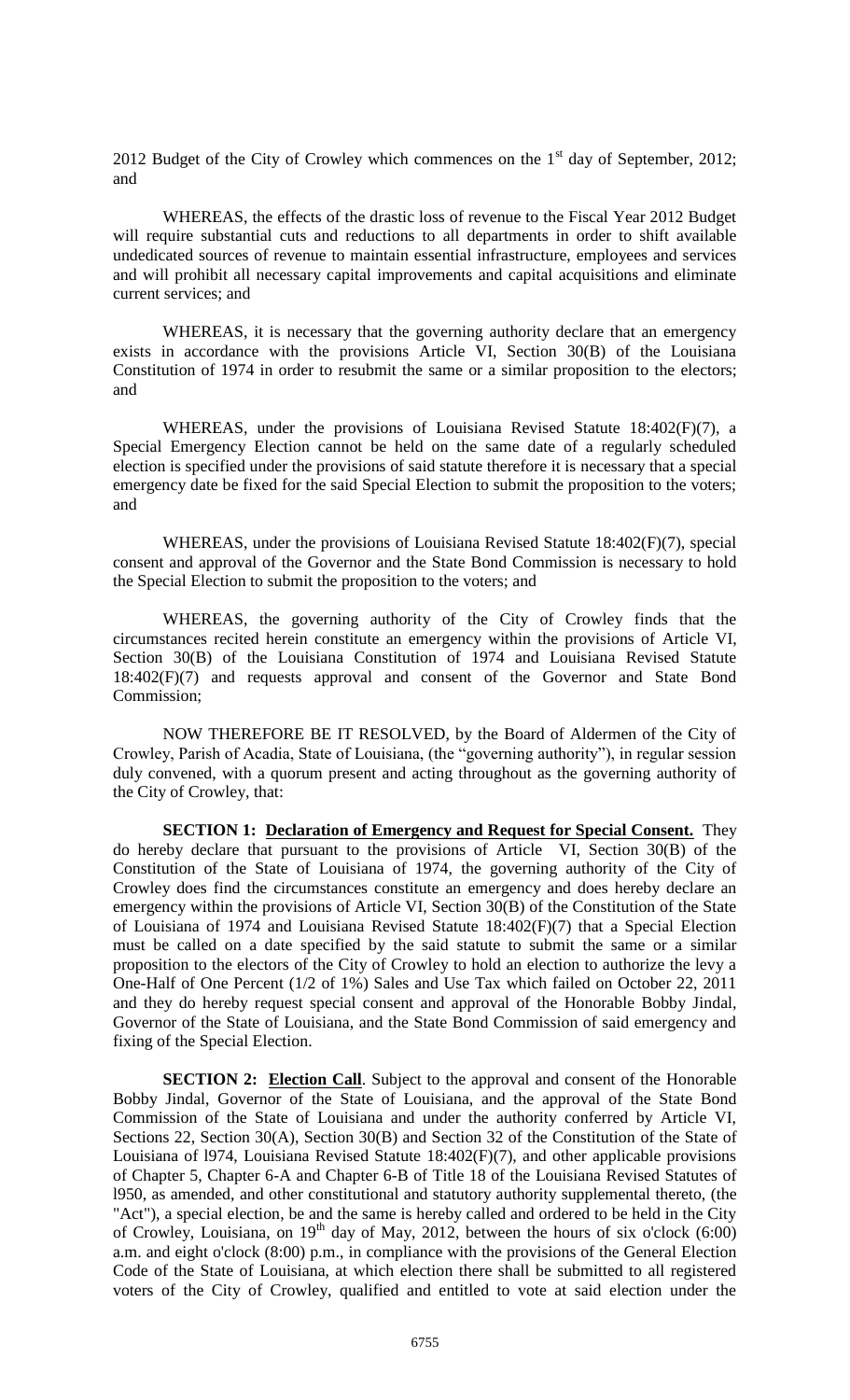Constitution and laws of this State and the Constitution and laws of the United States, the following proposition, together with a simple and unbiased, concise **summary** in easily understood language which sets forth the substance of the proposition as required by Act 426 of 1993 Regular Session of the Louisiana Legislature, to-wit:

# **PROPOSITION NO. 1 (ONE-HALF OF ONE PERCENT (1/2 OF 1%) SALES AND USE TAX) (City Infrastructure & Capital Improvements)**

#### **SUMMARY: ONE-HALF OF ONE PERCENT (1/2 OF 1%) 15-YEAR SALES AND USE TAX FOR ACQUIRING, CONSTRUCTING, MAINTAINING AND IMPROVING INFRASTRUCTURE AND CAPITAL IMPROVEMENTS WITHIN THE CITY, WITH THE PROCEEDS OF THE TAX TO BE SUBJECT TO FUNDING INTO BONDS.**

Shall the City of Crowley, State of Louisiana (the "City"), under the laws of Louisiana, be authorized to levy and collect, and adopt an ordinance providing for such levy and collection, a tax of one-half of one percent  $(1/2 \text{ of } 1\%)$  (an estimated \$1,334,888.00 reasonably expected at this time to be collected from the levy of tax for an entire year) (the "Tax") upon the sale at retail, the use, the lease or rental, the consumption and the storage for use or consumption of tangible personal property and on sales of services in the City, all as defined by law, for a period of fifteen (15) years from an effective first levy date of July 1, 2012, with the proceeds of the Tax to be dedicated and used for the purposes of acquiring, constructing, maintaining and improving infrastructure and capital improvements within the City; and further, shall the City be authorized to fund the proceeds of the Tax into bonds to be issued in series from time to time for any of the aforesaid capital purposes as permitted by the laws of Louisiana?

**SECTION 3: Publication of Notice of Election**. A Notice of Special Election shall be published in the "*Crowley Post-Signal"* a daily newspaper of general circulation within the City, published in Crowley, Louisiana, and being the official journal of the City, once a week for four consecutive weeks, with the first publication to be made not less than forty-five (45) days nor more than ninety (90) days prior to the date fixed for election*,* which Notice shall be substantially in the form attached hereto as "Exhibit A" and incorporated herein by reference the same as if it were set forth herein in full.

**SECTION 4: Canvass.** This Governing Authority shall meet at its regular meeting place, City Hall, Council Chambers, 425 North Parkerson Avenue, Crowley, Louisiana, in Special Session on Tuesday, May 22, 2012 at 6:00 p.m. and shall then and there in open and public session proceed to examine and canvass the returns and declare the results of the said special election.

**SECTION 5: Polling Places**. Said election on each said date shall be held between the hours of 6:00 a.m. and 8:00 p.m. in compliance with the provisions of the General Election Code at the following designated polling places in the City of Crowley, to-wit:

Ward 6, Precinct 1(P) - North Crowley Middle School Ward 6, Precinct 2(P) - Notre Dame High School Ward 6, Precinct 3A(P) - North Crowley Kindergarten Ward 6, Precinct 3B(P) - North Crowley Kindergarten Ward 6, Precinct 4 - Acadia Parish Courthouse Lobby, First Floor Ward 6, Precinct 5 - Crowley City Hall Ward 6, Precinct 6 - Old Ross High School Ward 6, Precinct 7(P) - Rice Festival Building Ward 6, Precinct 8(P) - Immaculate Heart of Mary Church Hall Ward 6, Precinct 9 - South Crowley Elementary School Ward 6, Precinct 11(P) - Martin Luther King, Jr. Center Ward 6, Precinct 12(P) - School Board Media Center Ward 6, Precinct 13(P) - School Board Media Center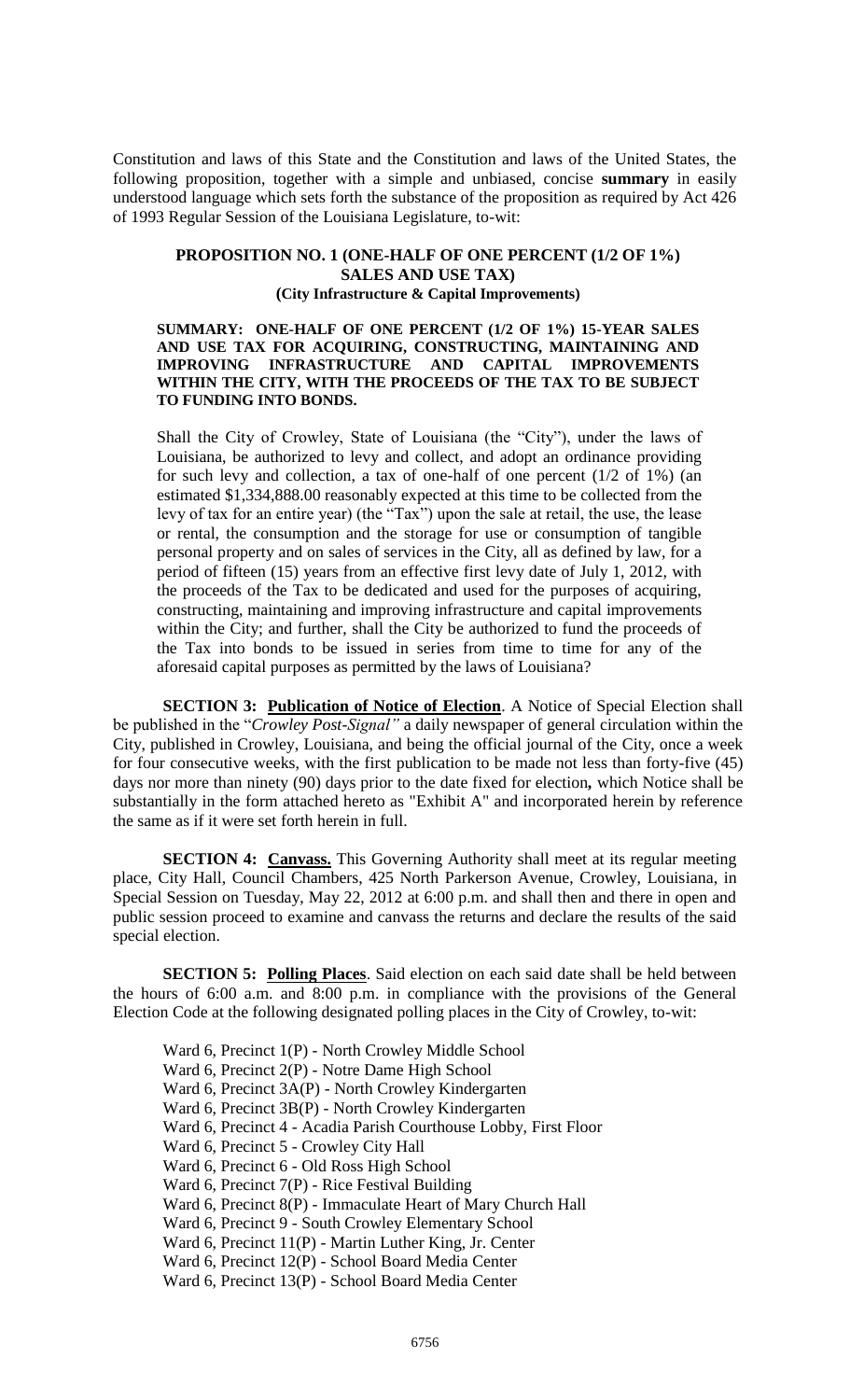Ward 6, Precinct 14(P) - Acadia Animal Clinic Ward 6, Precinct 16(P) - LSU Rice Experiment Station

**SECTION 6: Election Commissioners; Voting Machines**. The officers designated to serve as Commissioners-in-Charge and Commissioners pursuant to Section 7 hereof, or such substitutes therefor as may be selected and designated in accordance with La. R.S. 18:1287, shall hold the said special election as herein provided, and shall make due returns of said election for the meeting to be held on May 22, 2012 as provided in Section 4 hereof. All registered voters in the City are entitled to vote at said special election and voting machines shall be used thereat.

**SECTION 7: Authorization of Officers**. The Governing Authority is hereby empowered, authorized and directed to arrange for and to furnish to said election officers in ample time for the holding of said election, the necessary equipment, forms and other paraphernalia essential to the proper holding of said election and the Governing Authority is further authorized, empowered and directed to take any and all further action required by State and/or Federal law to arrange for the election, including but not limited to, appropriate submission to the Federal Department of Justice under Section 5 of the Federal Voting Rights Act of 1965, as amended.

**SECTION 8: Furnishing Election Call to Election Officials**. Certified copies of this resolution shall be forwarded to the Secretary of State, the Commissioner of Elections, the Clerk of Court and Ex-Officio City Custodian of Voting Machines in and for the City of Crowley, State of Louisiana, and the Registrar of Voters in and for said City, as notification of the special election herein called in order that each may prepare for said election and perform their respective functions as required by law.

**SECTION 9: Employment of Counsel**. It is recognized, found and determined that a real necessity exists for the employment of Legal Counsel in connection with the election; accordingly, Thomas K. Regan is hereby employed as legal counsel to perform comprehensive, legal and coordinate professional work with respect to the election. Counsel shall (i) prepare and submit to the City for adoption of all the proceedings incidental to the election; and (ii) counsel and advise the City with respect to the election. The fee to be paid to Bond Counsel shall be an amount equal to the Attorney General's then current Bond Counsel Fee Schedule for hourly rate work and other guidelines for comprehensive, legal and coordinate professional work, together with reimbursement of out-of-pocket expenses incurred and advanced in connection with the election, said fee to be payable by the City subject to the Attorney General's written approval of said employment and fee.

**SECTION 10: Application to State Bond Commission**. Application is made to the State Bond Commission for special consent and concurrence of emergency and authority to hold the aforesaid special election as herein provided, and in the event said election carries for further consent and authority to levy and collect the special taxes provided for therein, and a certified copy of this resolution shall be forwarded to the State Bond Commission on behalf of this Governing Authority, together with a letter requesting the prompt consideration and approval of this application.

**SECTION 11: Invalidity and Severability.** If any provision, part, word, section, subsection, sentence, clause or phrase of this ordinance should be held invalid by a court of competent jurisdiction, such decision shall not affect the validity of the remaining portions of this ordinance and do hereby declare the provisions hereof to be severable, then in that event, only that particular provision, part, word, section, subsection, sentence, clause or phrase shall be deemed unconstitutional or invalid and the remaining provisions, parts, words, sections, subsections, sentences, clauses and phrases will not be affected and shall continue in full force and effect;

**SECTION 12:** Repealer and Effective Date. All resolutions or parts of resolutions inconsistent with or in conflict herewith be and the same are hereby repealed. This resolution shall become effective immediately upon adoption.